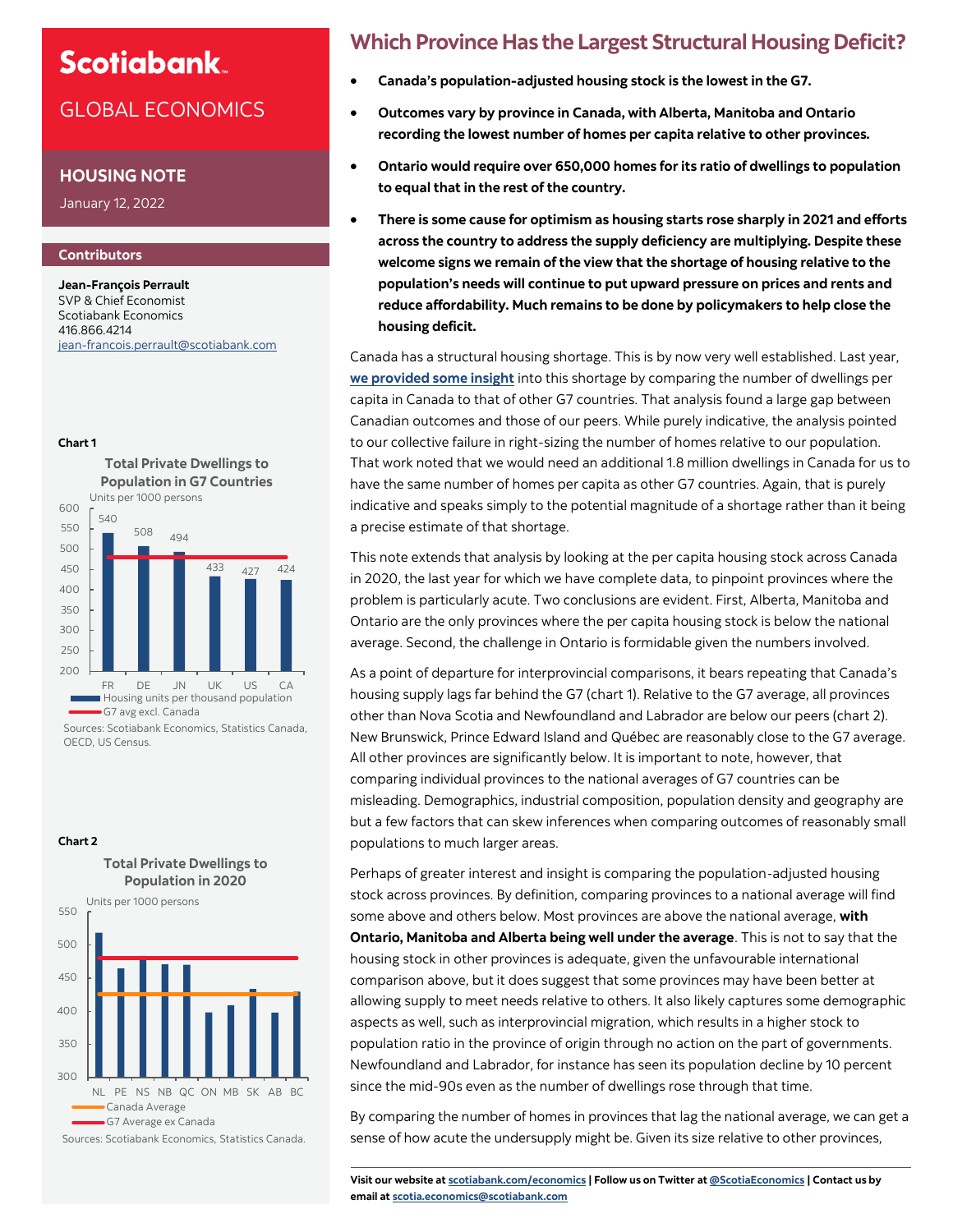## HOUSING NOTE

### January 12, 2022

Ontario very much stands out in this respect. **For Ontario to have the same level of homes per capita as the average in other provinces, over 650,000 additional housing units would be required.** For Alberta, the gap is 138,000 units and around 23,000 units would be required in Manitoba. It should be stressed that this isn't a bottom-up assessment of housing needs. This is a very simple comparative exercise meant to provide a rough sense of magnitude. Of course, using the G7 average excluding Canada would dramatically increase the number of units required to achieve that metric. In Ontario for instance, it would take an additional 1.2 million homes for that province to have the same dwellings to population ratio as our international peers.

The gap in relation to G7 countries would only be partially closed if we assumed that each of these provinces eliminated the difference relative to the remainder of the country. This would raise Canada's national average to 447 dwellings per 1,000 individuals from 425. That would put Canada on par with the UK and above the US, but still leave us well below the 480 dwellings per 1,000 individuals average in the G7. To close that gap completely, we would need to build another 1.8 million housing units. The challenge, therefore, is not strictly limited to Alberta, Manitoba, and Ontario.

**As we look to the future, we remain of the view that the chronic shortage of housing relative to the population's needs will put upward pressure on prices and reduce affordability.** This is not to say prices will increase every month. There are likely to be months or short periods where prices do not rise and perhaps fall, but our view is that prices will generally be on the rise until a better balance between needs and availability is found. There are encouraging signs, however. Housing starts are running well above pre-pandemic levels, though that pace of construction, if sustained, is unlikely to meaningfully close the gap between supply and demand anytime soon given the size of the gap to be closed, and an expectation of strong immigration growth in coming years. The available completion and population data for 2021, for instance, suggest some improvement in dwellings to population ratios across the country. There is, nevertheless, a big hole to fill.

Many provinces and municipalities do appear to be taking the supply issue more seriously. **The Canada-[British Columbia Expert Panel on](https://engage.gov.bc.ca/app/uploads/sites/121/2021/06/Opening-Doors_BC-Expert-Panel_Final-Report_Jun16.pdf)  [the Future of Housing Supply and Affordability](https://engage.gov.bc.ca/app/uploads/sites/121/2021/06/Opening-Doors_BC-Expert-Panel_Final-Report_Jun16.pdf)** is a great example of serious thinking on these issues. Ontario's recently announced **[Housing Affordability Task Force](https://news.ontario.ca/en/release/1001289/ontario-appoints-housing-affordability-task-force)** (full disclosure: the Task Force is chaired by Scotiabank) is another sign that governments are more focused on finding ways to boost supply. Efforts are also being deployed at the Federal level, with that level of government promising additional funding to municipalities that achieve specified improvements in the creation of new housing supply through a Housing Accelerator Fund. The Federal Government has recently launched a **[call for ideas](https://www.placetocallhome.ca/callforideas)** for this program and readers are encouraged to submit their ideas through the linked portal. The Federal government has also indicated that it was planning a national housing summit early in the year, though no details are available at the moment. While these efforts are all welcome, what will matter most at the end of the day is actual progress in increasing supply in a responsible manner. History suggests that we have not been very good as a country in achieving this. Let's hope current initiatives mark a solid break from past performance.